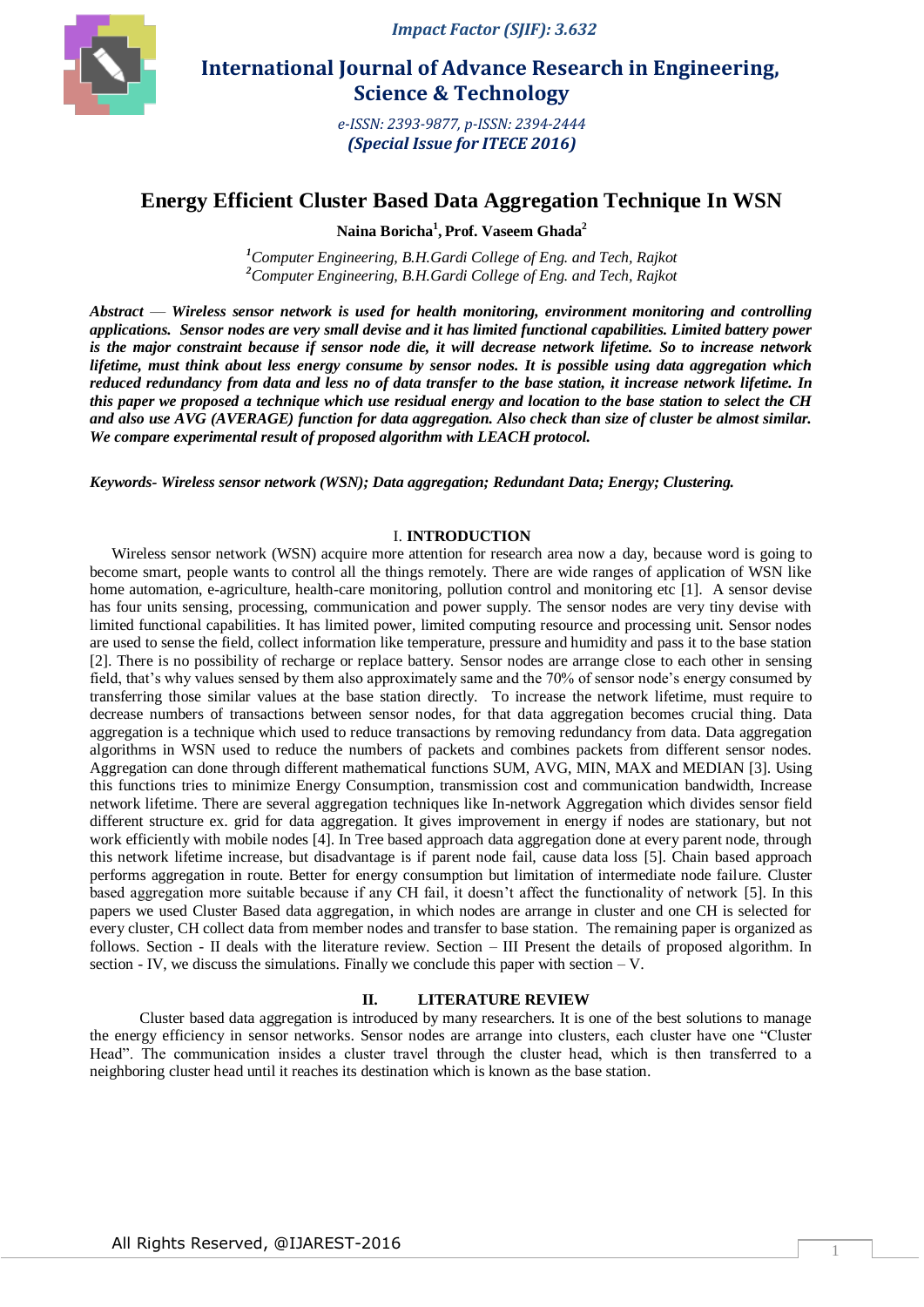# *International Journal of Advance Research in Engineering, Science & Technology (IJAREST) (Special Issue for ITECE 2016), e-ISSN:* 2393-9877*, print-ISSN:* 2394-2444

Low Energy Adaptive Clustering Hierarchy (LEACH) [7] is first and popular cluster based data aggregation algorithm. LEACH algorithm operates in two phase: Setup phase followed by Steady state phase. In setup phase nodes organized into clusters and one CH is selected for every cluster. CH selection is based on the threshold value, calculated based on probability to become a CH (Pi). Nodes generate random values between 0 and 1, the nodes which having random value less than threshold becomes a CHs. At steady state phase actual transmission of data occurs. All nodes send their data to respective CH according to their allocated TDMA time slots and then CHs aggregate the data and send it to base station. However, LEACH algorithm has drawback numbers of nodes becomes CH can't be predicated and clusters are not evenly distributed because of random no generation.

LEACH uses the distributed algorithm for clustering so it gain the low clustering and low performance. So, the same authors have introduced the LEACH centralized (LEACH –C) algorithm. In this protocol, cluster formation is performed in a centralized approach. All the nodes send their details on remaining energy and location to the BS. The BS uses the simulated annealing algorithm for the set up phase. Steady state phase is similar to LEACH protocol [8].

In paper [9] author proposed Clustered Aggregation (CAG) technique, it is based on Spatial and Temporal correlation. Cluster formation is based on the spatial correlation means the nodes which sense similar values join same cluster and those clusters remains unchanged whenever the sensor values stay within a threshold over time it call temporal correlation. CAG operates in two phase: interactive and streaming. In the interactive mode CAG give a single set of responses for a query. In the streaming mode, periodic responses are generated in response to a query. The interactive mode of CAG use only the spatial correlation of sensed data. The streaming mode of CAG takes benefits of both spatial and temporal correlations of data. CAG can reduced a significant number of transmissions by discarding global communications and organizing clusters only using local communications.

In paper [10] author present K-means algorithms which is available method to form clusters. Many of existing algorithms used centralized algorithms to form K clusters but it takes more time. But K-means algorithm is better to form equal size clustering in efficient time.

## **III. PROPOSED SYSTEM**

In existing cluster based techniques CHs send data directly to the base station it consumes more energy. Also the drawback is various size of clusters, some have large no of nodes and some have few nodes only 5% compare to others. Proposed algorithm work in three phase: Cluster Formation, Data Transmission and Aggregation Phase.

### **1) Cluster Formation:**

**Step: 1** CH selection is based on 1) Residual Energy > 15%, 2) Location of the nodes.

**Step: 2** CH send advertisement message to member nodes.

**Step: 3** Member nodes send join message to the CH according to the signal strength. CH accept only limited numbers of join message (based on no nodes) because we used equal size clustering schema.

**Step: 4** CHs generate TDMA schedule for member nodes

#### **2) Data Transmission:**

**Step: 5** Member nodes send data according to their time slot to the respective cluster head.

## **3) Aggregation Phase:**

**Step: 6** CHs used AVG (Average) function for aggregation.

**Step: 7** CHs send data to the BS.

From this technique improves the energy efficiency and network lifetime.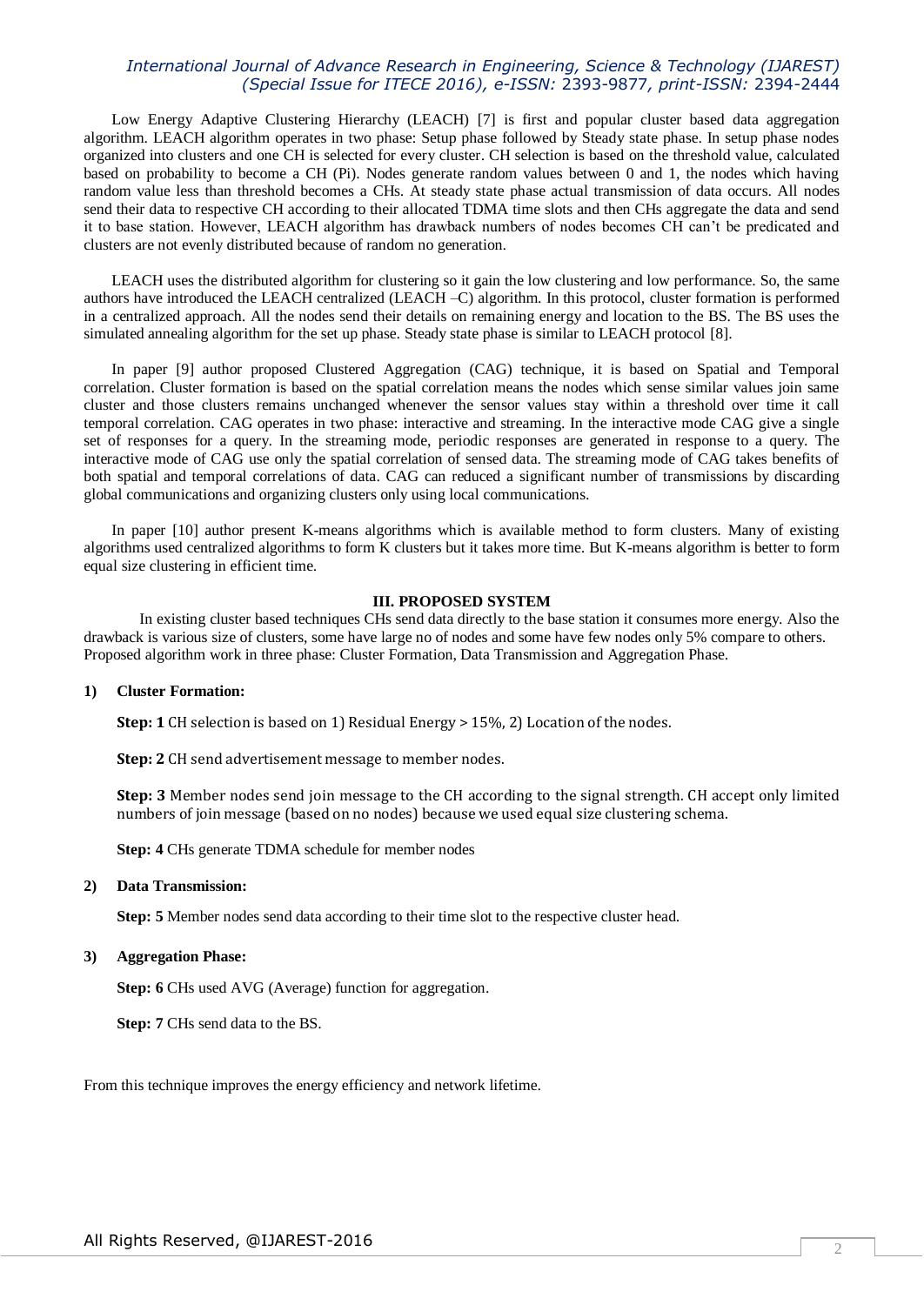# *International Journal of Advance Research in Engineering, Science & Technology (IJAREST) (Special Issue for ITECE 2016), e-ISSN:* 2393-9877*, print-ISSN:* 2394-2444

## **IV. SIMULATION STUDY**

In this section we discuss the simulation study and performance evaluation of the proposed technique. Wireless sensor network simulator NS-2.27 is used to evaluate our proposed method. In our simulation model, 100 sensor nodes are randomly deployed in a field with dimensions 1000m x 1000m. Remaining parameters are listed in TABLE 1.

| <b>PARAMETER</b>                        | <b>VALUES</b> |  |
|-----------------------------------------|---------------|--|
| <b>Initial Energy</b>                   |               |  |
| <b>Base Station Location</b>            | (50, 175)     |  |
| Probability of numbers of Cluster heads | 0.05          |  |
| <b>Communication Using</b>              | <b>TDMA</b>   |  |

|  | <b>TABLE 1. Simulation Parameter</b> |  |
|--|--------------------------------------|--|
|--|--------------------------------------|--|

We have compared our results with LEACH protocols. Energy is one of the major issues in wireless sensor network. Fig.1 shows the energy consumption of the network. In LEACH protocol, clusters are not evenly distributed so the cluster members spent more energy to transmit a packet to its cluster head. But in our algorithm, CH selection is done based on energy and location to based station and also used equal size clustering schema. Thus all the clusters are evenly distributed so that all the cluster members are closer to its cluster head. So the energy consumption for proposed algorithm is less than the energy consumption for LEACH protocols.



*Figure 1. Energy Consumption*

Large numbers of redundant data transfer from one sensor node to other which consumes most of energy of sensor nodes. In LEACH protocol CH combine member nodes data and forward directly to the base station which require more energy. But in our algorithm data are first aggregated at CHs and only a small aggregated data is forwarded to BS. For aggregation we used AVG (AVARGE) Function. . Fig.2 shows the no of packet transfer to the base station is less than LEACH protocol because of aggregation.



*Figure 2. No of packet transfer*